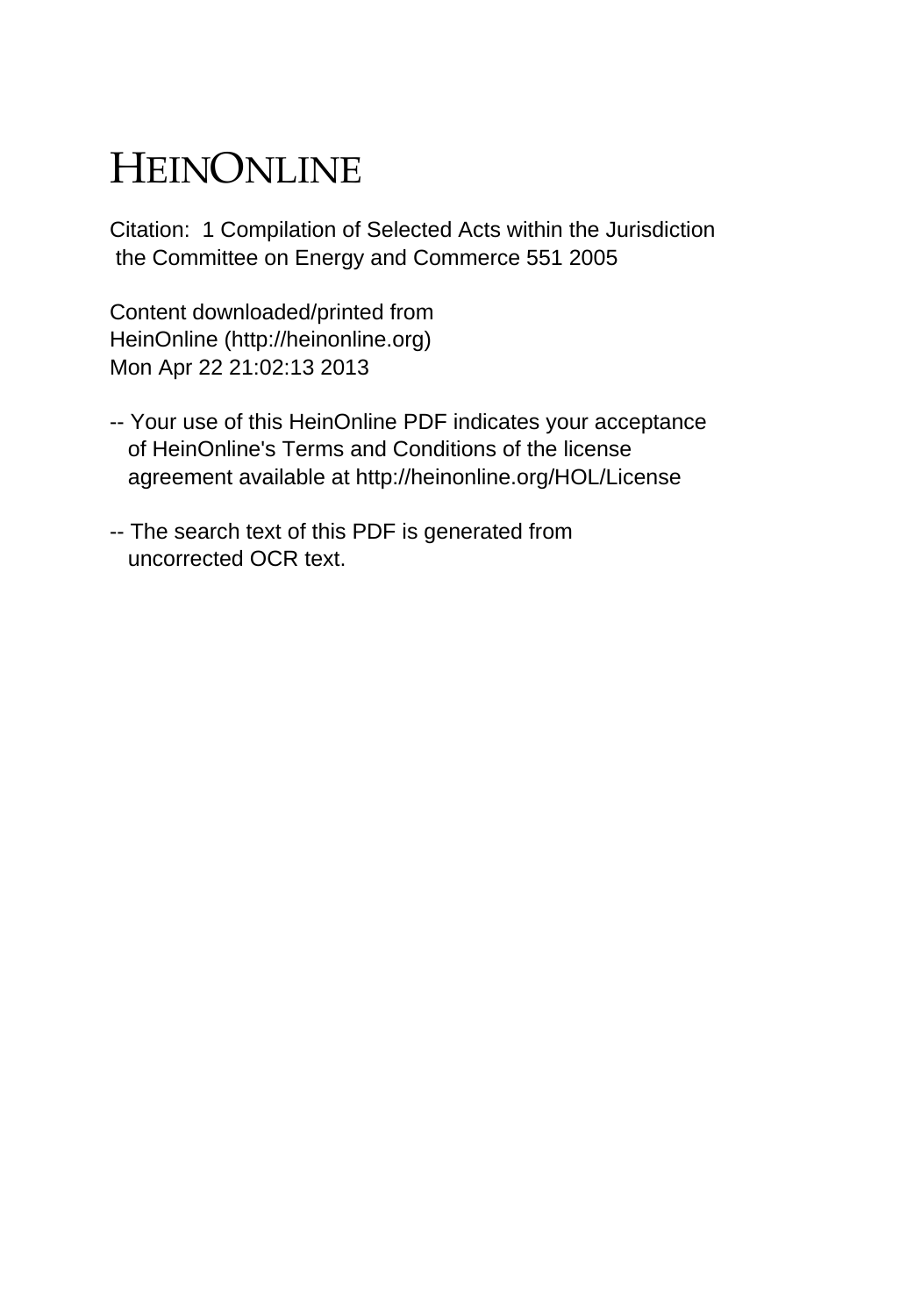### **TELEPHONE DISCLOSURE AND DISPUTE RESOLUTION ACT**

**AN ACT** To protect the public interest and the future development of pay-per-call technology **by** providing for the regulation and oversight of the applications and growth of the pay-per-call industry, and for other purposes.

*Be it enacted by the Senate and House of Representatives of the United States of America in Congress assembled,*

### **SECTION 1. [15 U.S.C. 5701] SHORT TITLE, FINDINGS.**

(a) SHORT TITLE.-This Act may be cited as the "Telephone Disclosure and Dispute Resolution Act". **1**

**(b)** FINDINGS.-The Congress finds the following:

**(1)** The use of pay-per-call services, most commonly through the use of **900** telephone numbers, has grown exponentially in the past few years into a national, billion-dollar industry as a result of recent technological innovations. Such services are convenient to consumers, cost-effective to vendors, and profitable to communications common carriers.

(2) Many pay-per-call businesses provide valuable information, increase consumer choices, and stimulate innovative and responsive services that benefit the public.

**(3)** The interstate nature of the pay-per-call industry means that its activities are beyond the reach of individual States and therefore requires Federal regulatory treatment to protect the public interest.

(4) The lack of nationally uniform regulatory guidelines has led to confusion for callers, subscribers, industry participants, and regulatory agencies as to the rights of callers and the oversight responsibilities of regulatory authorities, and has allowed some pay-per-call businesses to engage in practices that abuse the rights of consumers.

**(5)** Some interstate pay-per-call businesses have engaged in practices which are misleading to the consumer, harmful to the public interest, or contrary to accepted standards of business practices and thus cause harm to the many reputable businesses that are serving the public.

**(6)** Because the consumer most often incurs a financial obligation as soon as a pay-per-call transaction is completed, the accuracy and descriptiveness of vendor advertisements become crucial in avoiding consumer abuse. The obligation for accuracy should include price-per-call and duration-of-call information, odds disclosure for lotteries, games, and sweepstakes, and obligations for obtaining parental consent from callers under **18.**

**<sup>&#</sup>x27;Public Law 102-556, 106 Stat. 4181, approved Oct. 28, 1992.**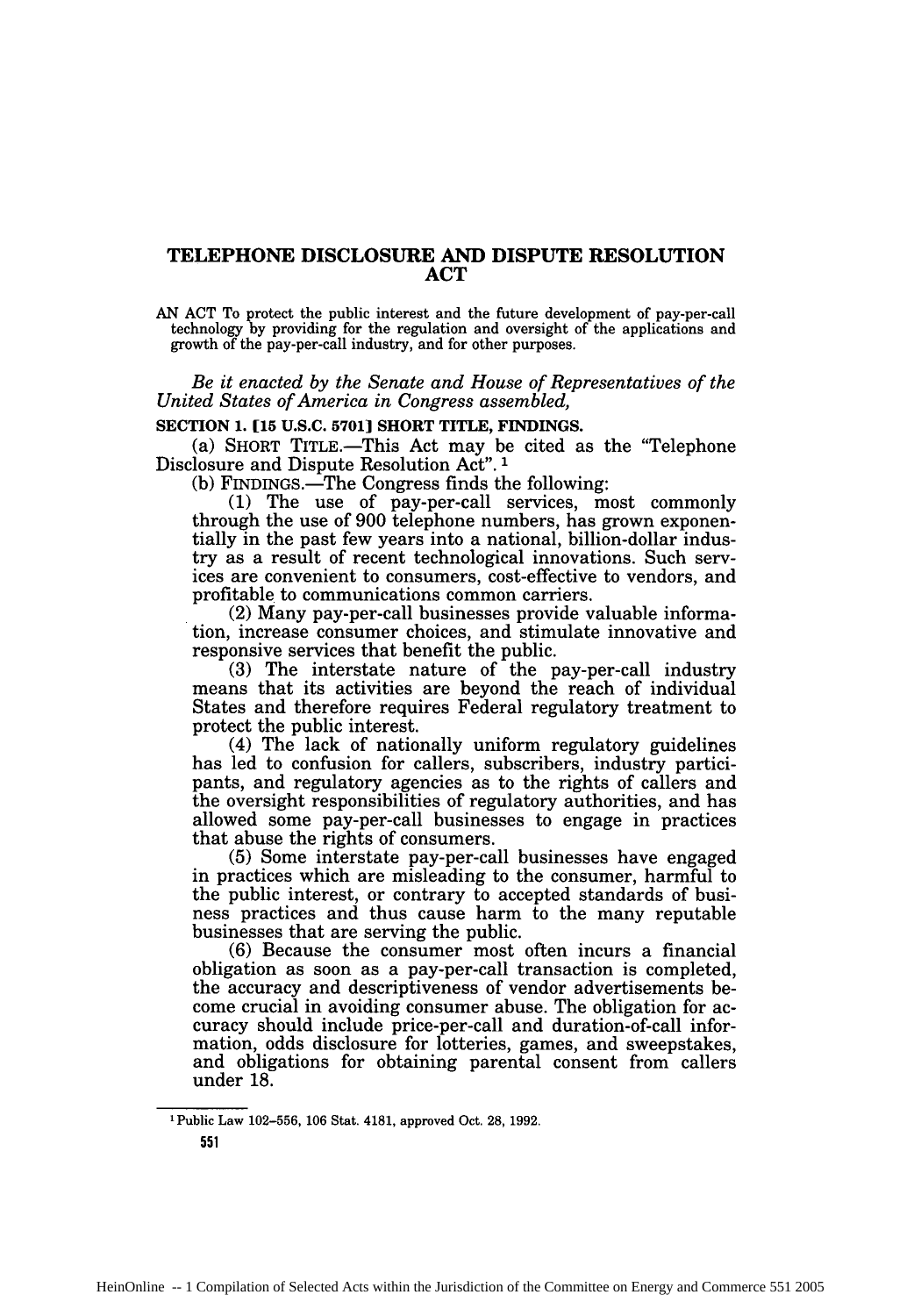(7) The continued growth of the legitimate pay-per-call industry is dependent upon consumer confidence that unfair and deceptive behavior will be effectively curtailed and that consumers will have adequate rights of redress.

(8) Vendors of telephone-billed goods and services must also feel confident in their rights and obligations for resolving billing disputes if they are to use this new marketplace for the sale of products of more than nominal value.

# **TITLE I-CARRIER OBLIGATIONS AND CONSUMER RIGHTS CONCERNING PAY-PER-CALL TRANSACTIONS**

### **SEC. 101. [47 U.S.C. 228] AMENDMENT TO COMMUNICATIONS ACT OF 1934.**

**\* \* \* \* \* \* \*** [Section **101** added a new section **228** to the Communications Act of 1934.]

**SEC. 102. [47 U.S.C. 227** nt] **TECHNICAL AMENDMENT.**

[Section 102 contained a technical amendment to the effective date provisions of the Telephone Consumer Protection Act of 1991 (which was an amendment to section 227 of the Communications Act of 1934).]

**\* -. , \* \* \* \* \***

## **TITLE II-REGULATION OF UNFAIR AND DECEPTIVE ACTS AND PRACTICES IN CONNECTION WITH PAY-PER-CALL SERVICES**

### **SEC. 201. [15 U.S.C. 5711] FEDERAL TRADE COMMISSION REGULA-TIONS.**

(a) IN **GENERAL.-**

**(1)** ADVERTISING REGULATIONS.-The Commission shall prescribe rules in accordance with this subsection to prohibit unfair and deceptive acts and practices in any advertisement for pay-per-call services. Such rules shall require that the person offering such pay-per-call services-

(A) clearly and conspicuously disclose in any advertising the cost of the use of such telephone number, including the total cost or the cost per minute and any other fees for that service and for any other pay-per-call service to which the caller may be transferred;

(B) in the case of an advertisement which offers a prize or award or a service or product at no cost or for a reduced cost, clearly and conspicuously disclose the odds of being able to receive such prize, award, service, or product at no cost or reduced cost, or, if such odds are not cal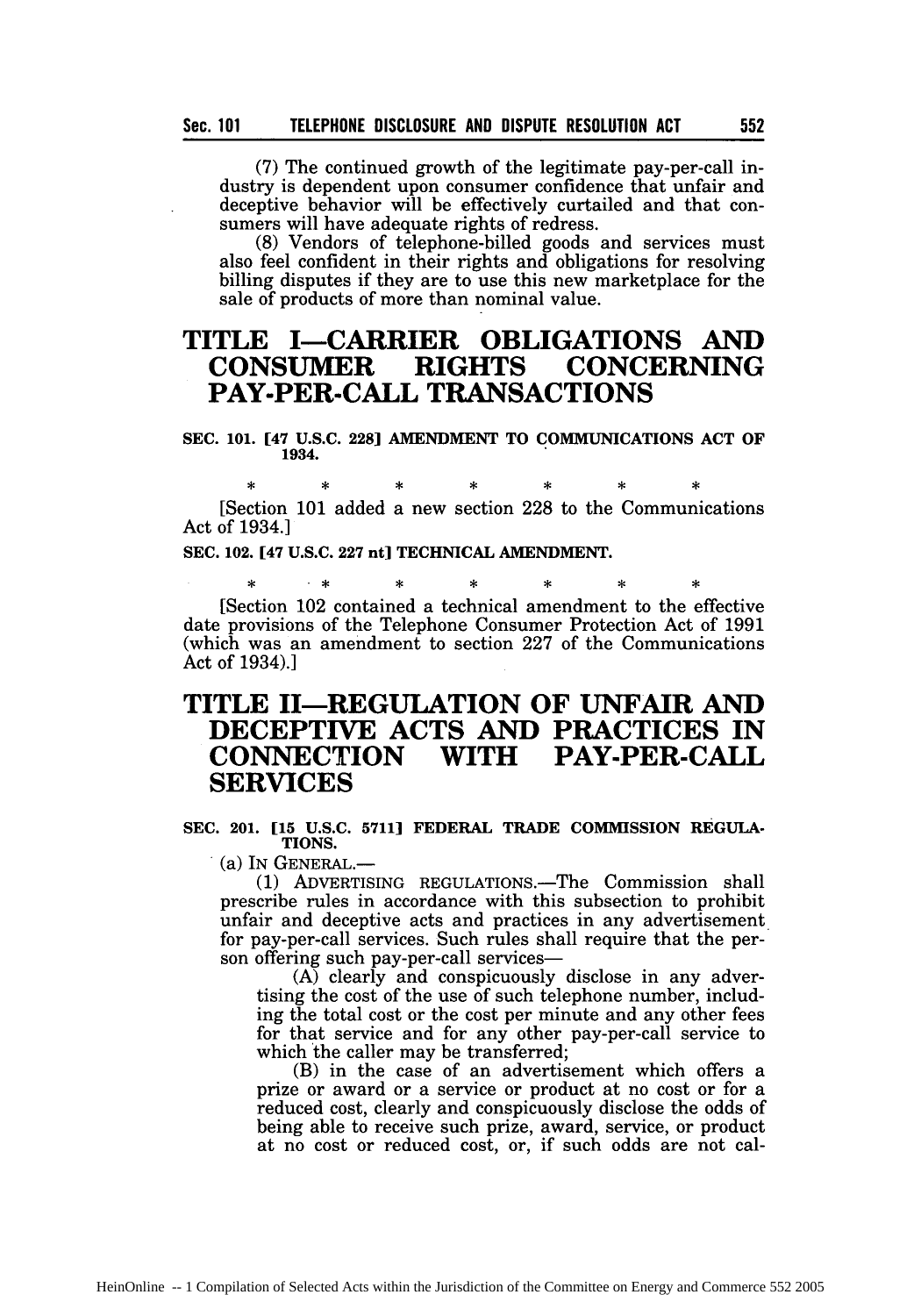culable in advance, disclose the factors determining such odds;

(C) in the case of an advertisement that promotes a service that is not operated or expressly authorized by a Federal agency but that provides information on a Federal program, include at the beginning of such advertisement a clear disclosure that the service is not authorized, en-<br>dorsed, or approved by any Federal agency;

(D) shall not direct such advertisement at children under the age of 12, unless such service is a bona fide educational service;

(E) in the case of advertising directed primarily to individuals under the age of 18, clearly and conspicuously state in such advertising that such individual must have the consent of such individual's parent or legal guardian for the use of such services;

(F) be prohibited from using advertisements that emit electronic tones which can automatically dial a pay-per-call telephone number;

(G) ensure that, whenever the number to be called is shown in television and print media advertisements, the charges for the call are clear and conspicuous and (when shown in television advertisements) displayed for the same

 $(H)$  in delivering any telephone message soliciting calls to a pay-per-call service, specify clearly, and at no less than the audible volume of the solicitation, the total cost and the cost per minute and any other fees for that service and for any other pay-per-call service to which the caller may be transferred; and

(I) not advertise an 800 telephone number, or any other telephone number advertised or widely understood to be toll free, from which callers are connected to an access number for a pay-per-call service.

(2) PAY-PER-CALL SERVICE STANDARDS.—The Commission shall prescribe rules to require that each provider of pay-per-<br>call services—

(A) include in each pay-per-call message an introductory disclosure message that-

(i) describes the service being provided;

(ii) specifies clearly and at a reasonably understandable volume the total cost or the cost per minute and any other fees for that service and for any other pay-per-call service to which the caller may be transferred;

(iii) informs the caller that charges for the call begin at the end of the introductory message;

(iv) informs the caller that parental consent is required for calls made by children; and

(v) in the case of a pay-per-call service that is not operated or expressly authorized by a Federal agency but that provides information on any Federal program, a statement that clearly states that the service is not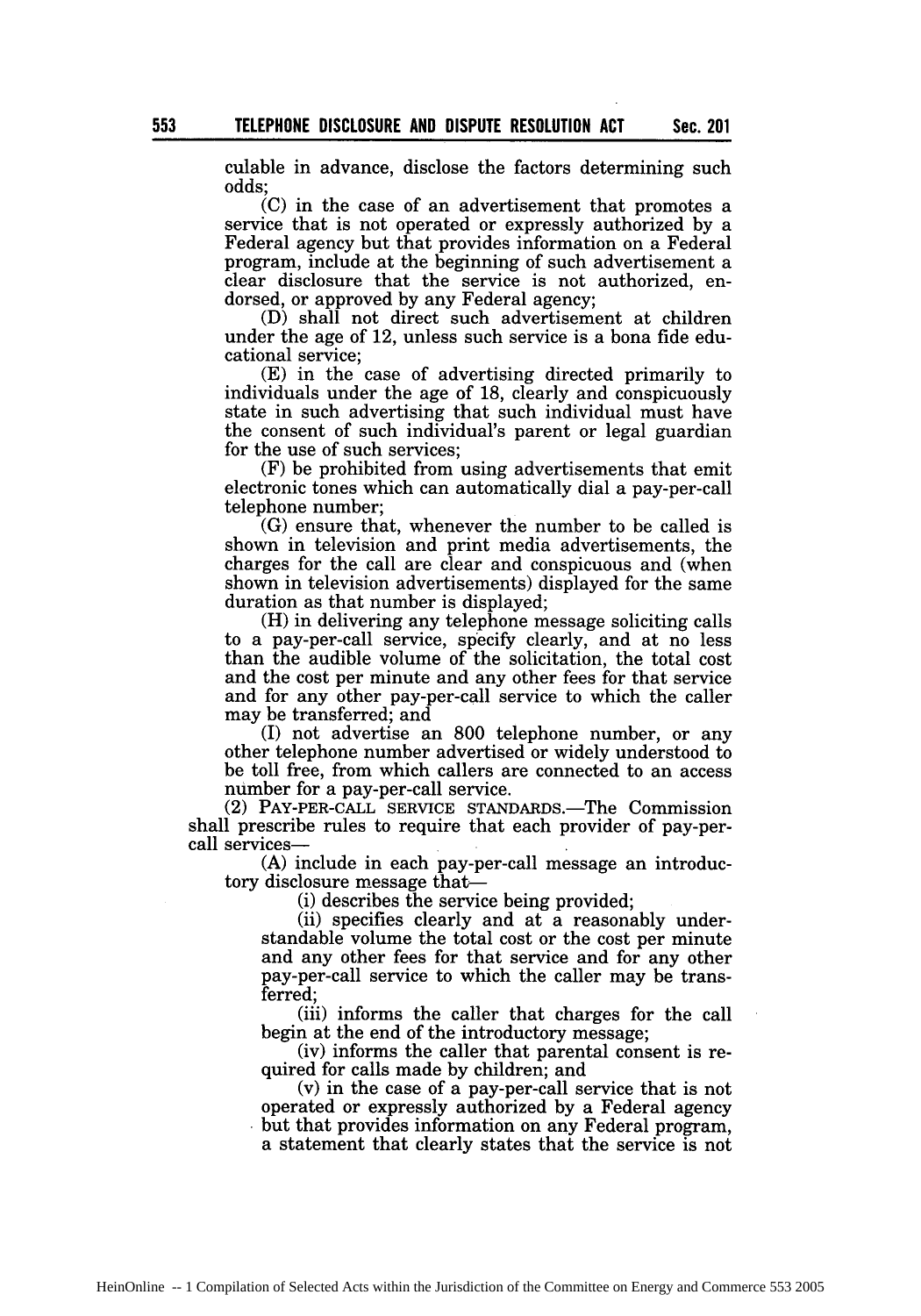authorized, endorsed, or approved by any Federal agency;

(B) enable the caller to hang up at or before the end of the introductory message without incurring any charge whatsoever;

(C) not direct such services at children under the age of 12, unless such service is a bona fide educational service;

(D) stop the assessment of time-based charges immediately upon disconnection by the caller;

(E) disable any bypass mechanism which allows frequent callers to avoid listening to the disclosure message described in subparagraph (A) after the institution of any price increase and for a period of time sufficient to give such frequent callers adequate and sufficient notice of the price change;

(F) be prohibited from providing pay-per-call services through an 800 number or other telephone number advertised or widely understood to be toll free;

(G) be prohibited from billing consumers in excess of the amounts described in the introductory message and from billing for services provided in violation of the rules prescribed by the Commission pursuant to this section;

(H) ensure that any billing statement for such provider's charges shall-

(i) display any charges for pay-per-call services in a part of the consumer's bill that is identified as not being related to local and long distance telephone charges; and

(ii) for each charge so displayed, specify, at a minimum, the type of service, the amount of the charge, and the date, time, and duration of the call;

(I) be liable for refunds to consumers who have been billed for pay-per-call services pursuant to programs that have been found to have violated the regulations prescribed pursuant to this section or title III of this Act or any other Federal law; and

(J) comply with such additional standards as the Commission may prescribe to prevent abusive practices.

(3) ACCESS TO INFORMATION.-The Commission shall by rule require a common carrier that provides telephone services to a provider of pay-per-call services to make available to the Commission any records and financial information maintained by such carrier relating to the arrangements (other than for the provision of local exchange service) between such carrier and any provider of pay-per-call services.

(4) EVASIONS.-The rules issued by the Commission under this section shall include provisions to prohibit unfair or deceptive acts or practices that evade such rules or undermine the rights provided to customers under this title, including through the use of alternative billing or other procedures.

(5) EXEMPTIONS.-The regulations prescribed by the Commission pursuant to paragraph  $(2)(A)$  may exempt from the requirements of such paragraph-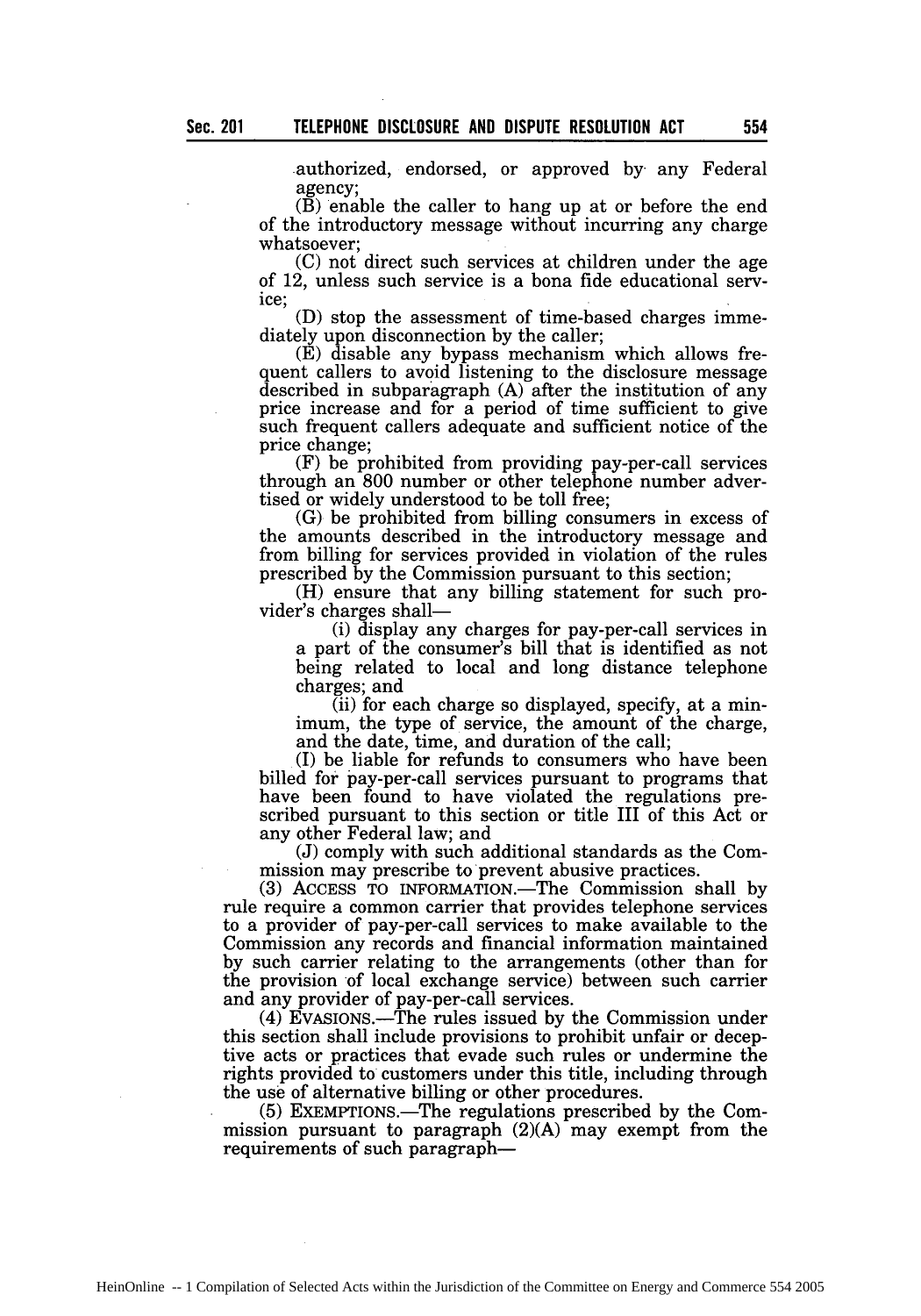(A) calls from frequent callers or regular subscribers using a bypass mechanism to avoid listening to the disclosure message required by such regulations, subject to the requirements of paragraph  $(2)(E)$ ; or

(B) pay-per-call services provided at nominal charges, as defined by the Commission in such regulations.

(6) CONSIDERATION OF OTHER RULES REQUIRED. In conducting a proceeding under this section, the Commission shall consider requiring, by rule or regulation, that providers of payper-call services-

(A) automatically disconnect a call after one full cycle of the program; and

(B) include a beep tone or other appropriate and clear signal during a live interactive group program so that callers will be alerted to the passage of time.

(7) **SPECIAL** RULE FOR INFREQUENT PUBLICATIONS.-The rules prescribed by the Commission under subparagraphs (A) and  $(G)$  of paragraph  $(1)$  may permit, in the case of publications that are widely distributed, that are printed annually or less frequently, and that have an established policy of not publishing specific prices, advertising that in lieu of the cost disclosures required by such subparagraphs, clearly and conspicuously disclose that use of the telephone number may result in a substantial charge.

(8) TREATMENT OF RULES.-A rule issued under this subsection shall be treated as a rule issued under section 18(a)(1)(B) of the Federal Trade Commission Act (15 U.S.C. 57a(a)(1)(B)).

(b) RULEMAKING.-The Commission shall prescribe the rules under subsection (a) within 270 days after the date of enactment of this Act. Such rules shall be prescribed in accordance with section 553 of title 5, United States Code.

(c) ENFORCEMENT.-Any violation of any rule prescribed under subsection (a) shall be treated as a violation of a rule respecting unfair or deceptive acts or practices under section 5 of the Federal Trade Commission Act (15 U.S.C. 45). Notwithstanding section  $5(a)(2)$  of such Act (15 U.S.C.  $45(a)(2)$ ), communications common carriers shall be subject to the jurisdiction of the Commission for purposes of this title.

### **SEC. 202. [15 U.S.C. 5712]** ACTIONS BY **STATES.**

(a) In GENERAL.—Whenever an attorney general of any State has reason to believe that the interests of the residents of that State have been or are being threatened or adversely affected because any person has engaged or is engaging in a pattern or practice which violates any rule of the Commission under section  $201(a)$ , the State may bring a civil action on behalf of its residents in an appropriate district court of the United States to enjoin such pattern or practice, to enforce compliance with such rule of the Commission, to obtain damages on behalf of their residents, or to obtain such further and other relief as the court may deem appropriate.

**(b)** NOTICE.-The State shall serve prior written notice of any civil action under subsection (a) upon the Commission and provide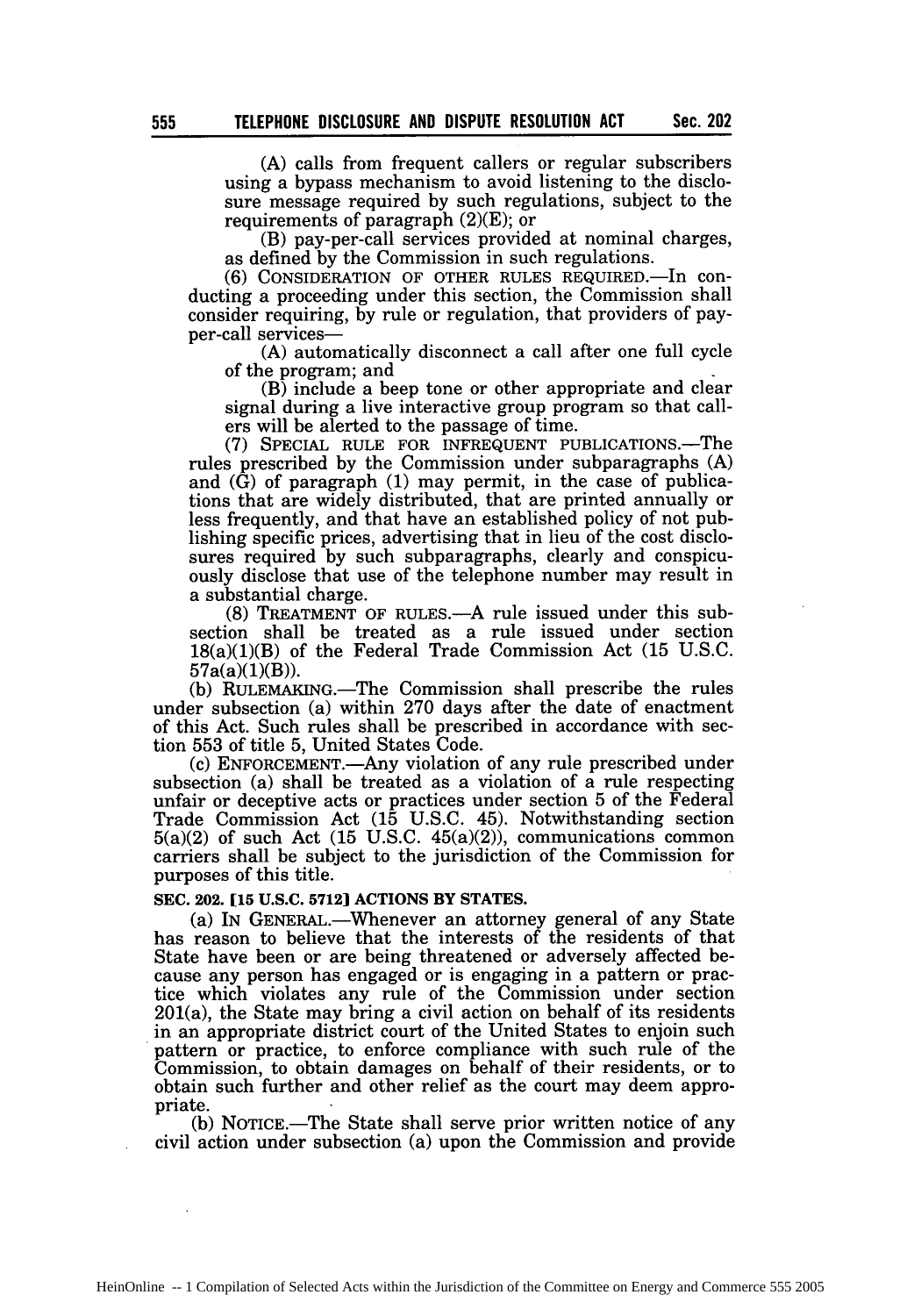the Commission with a copy of its complaint, except that if it is not feasible for the State to provide such prior notice, the State shall serve such notice immediately upon instituting such action. Upon receiving a notice respecting a civil action, the Commission shall have the right (1) to intervene in such action, (2) upon so intervening, to be heard on all matters arising therein, and (3) to file petitions for appeal.

(c) VENUE.-Any civil action brought under this section in a district court of the United States may be brought in the district wherein the defendant is found or is an inhabitant or transacts business or wherein the violation occurred or is occurring, and process in such cases may be served in any district in which the defendant is an inhabitant or wherever the defendant may be found.

(d) INVESTIGATORY POWERS.—For purposes of bringing any civil action under this section, nothing in this Act shall prevent the attorney general from exercising the powers conferred on the attorney general by the laws of such State to conduct investigations or to administer oaths or affirmations or to compel the attendance of witnesses or the production of documentary and other evidence.

(e) EFFECT ON STATE COURT PROCEEDINGS.—Nothing contained in this section shall prohibit an authorized State official from proceeding in State court on the basis of an alleged violation of any general civil or criminal antifraud statute of such State.

(f) LIMITATION.-Whenever the Commission has instituted a civil action for violation of any rule or regulation under this Act, no State may, during the pendency of such action instituted by the Commission, subsequently institute a civil action against any defendant named in the Commission's complaint for violation of any rule as alleged in the Commission's complaint.<br>(g) ACTIONS BY OTHER STATE OFFICIALS.—

(1) Nothing contained in this section shall prohibit an authorized State official from proceeding in State court on the basis of an alleged violation of any general civil or criminal statute of such State.<br>(2) In addition to actions brought by an attorney general

of a State under subsection (a), such an action may be brought by officers of such State who are authorized by the State to bring actions in such State for protection of consumers and who are designated by the Commission to bring an action under subsection (a) against persons that the Commission has determined have or are engaged in a pattern or practice which violates a rule of the Commission under section 201(a).

### **SEC. 203. [15 U.S.C. 5713] ADMINISTRATION AND APPLICABILITY OF** TITLE.

(a) IN GENERAL-Except as otherwise provided in section 202, this title shall be enforced **by** the Commission under the Federal Trade Commission Act **(15 U.S.C.** 41 et seq.). Consequently, no activity which is outside the jurisdiction of that Act shall be affected **by** this Act, except for purposes of this title.

**(b)** ACTIONS BY THE COMMISSION.-The Commission shall prevent any person from violating a rule of the Commission under section 201 in the same manner, **by** the same means, and with the same jurisdiction, powers, and duties as though all applicable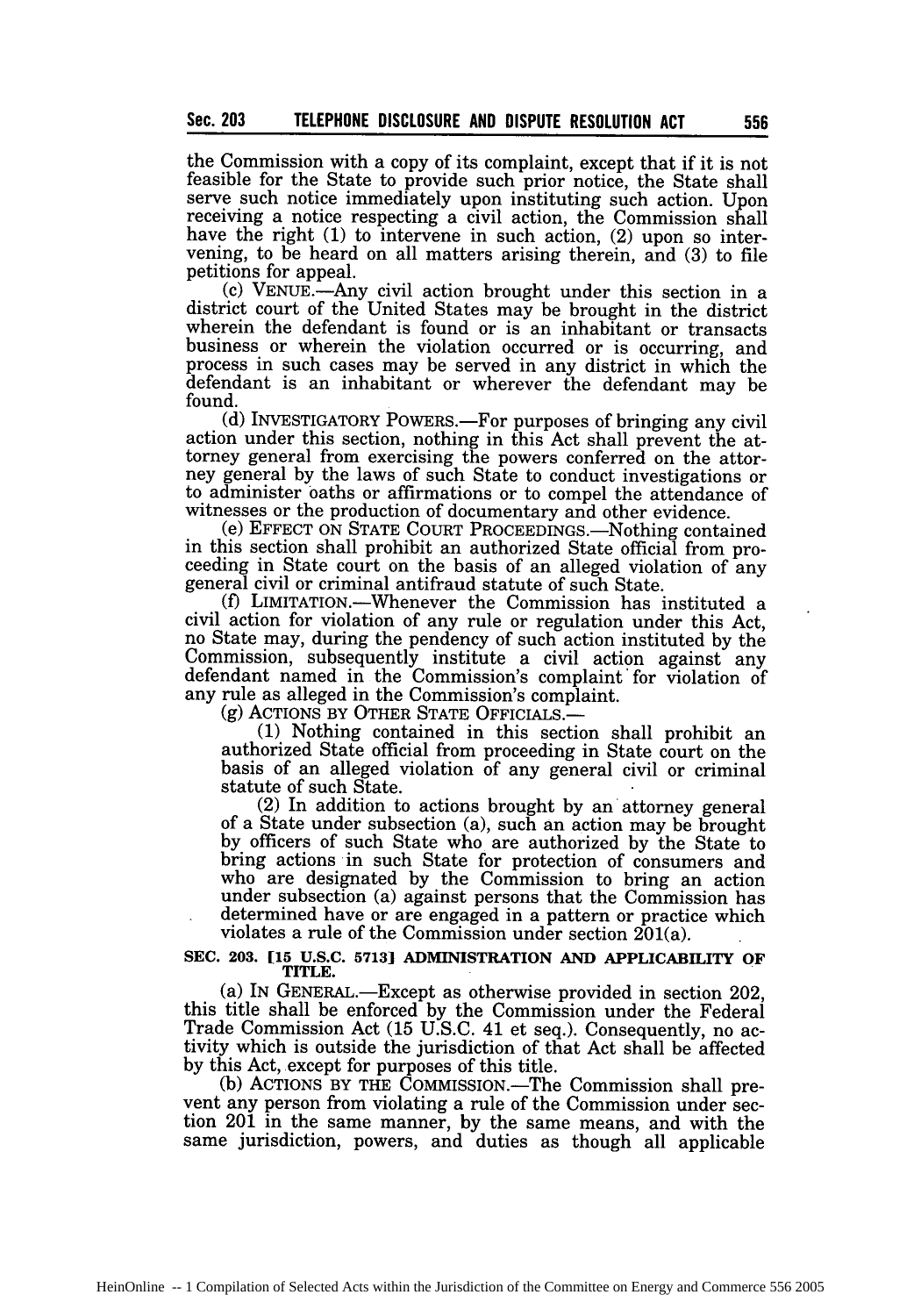terms and provisions of the Federal Trade Commission Act (15 U.S.C. 41 et seq.) were incorporated into and made a part of this title. Any person who violates such rule shall be subject to the penalties and entitled to the privileges and immunities provided in the Federal Trade Commission Act in the same manner, by the same means, and with the same jurisdiction, power, and duties as though all applicable terms and provisions of the Federal Trade Commission Act were incorporated into and made a part of this title.

### **SEC. 204. [15 U.S.C. 5714] DEFINITIONS.**

For purposes of this title:

(1) The term "pay-per-call services" has the meaning provided in section 228(i) of the Communications Act of 1934, except that the Commission by rule may, notwithstanding subparagraphs  $(B)$  and  $(C)$  of section  $228(i)(1)$  of such Act, extend such definition to other similar services providing audio information or audio entertainment if the Commission determines that such services are susceptible to the unfair and deceptive practices that are prohibited by the rules prescribed pursuant to section 201(a).

(2) The term "attorney general" means the chief legal officer of a State.

(3) The term "State" means any State of the United States, the District of Columbia, Puerto Rico, the Northern Mariana Islands, and any territory or possession of the United States.

(4) The term "Commission" means the Federal Trade Commission.

# **TITLE III-BILLING AND COLLECTION**

### **SEC. 301. [15 U.S.C. 5721] REGULATIONS.**

(a) IN **GENERAL.-**

(1) RULES REQUIRED.-The Commission shall, in accordance with the requirements of this section, prescribe rules establishing procedures for the correction of billing errors with respect to telephone-billed purchases. The rules prescribed by the Commission shall also include provisions to prohibit unfair or deceptive acts or practices that evade such rules or undermine the rights provided to customers under this title.

(2) SUBSTANTIAL SIMILARITY TO CREDIT BILLING.—The Commission shall promulgate rules under this section that impose requirements that are substantially similar to the requirements imposed, with respect to the resolution of credit disputes, under the Truth in Lending and Fair Credit Billing Acts (15 U.S.C. 1601 et seq.).

(3) TREATMENT OF RULE.— $A$  rule issued under paragraph (1) shall be treated as a rule issued under section  $18(a)(1)(B)$ of the Federal Trade Commission Act (15 U.S.C. 57(a)(1)(B)).

(b) RULEMAKING SCHEDULE AND PROCEDURE.—The Commission shall prescribe the rules under subsection (a) within 270 days after the date of enactment of this Act. Such rules shall be prescribed in accordance with section 553 of title 5, United States Code.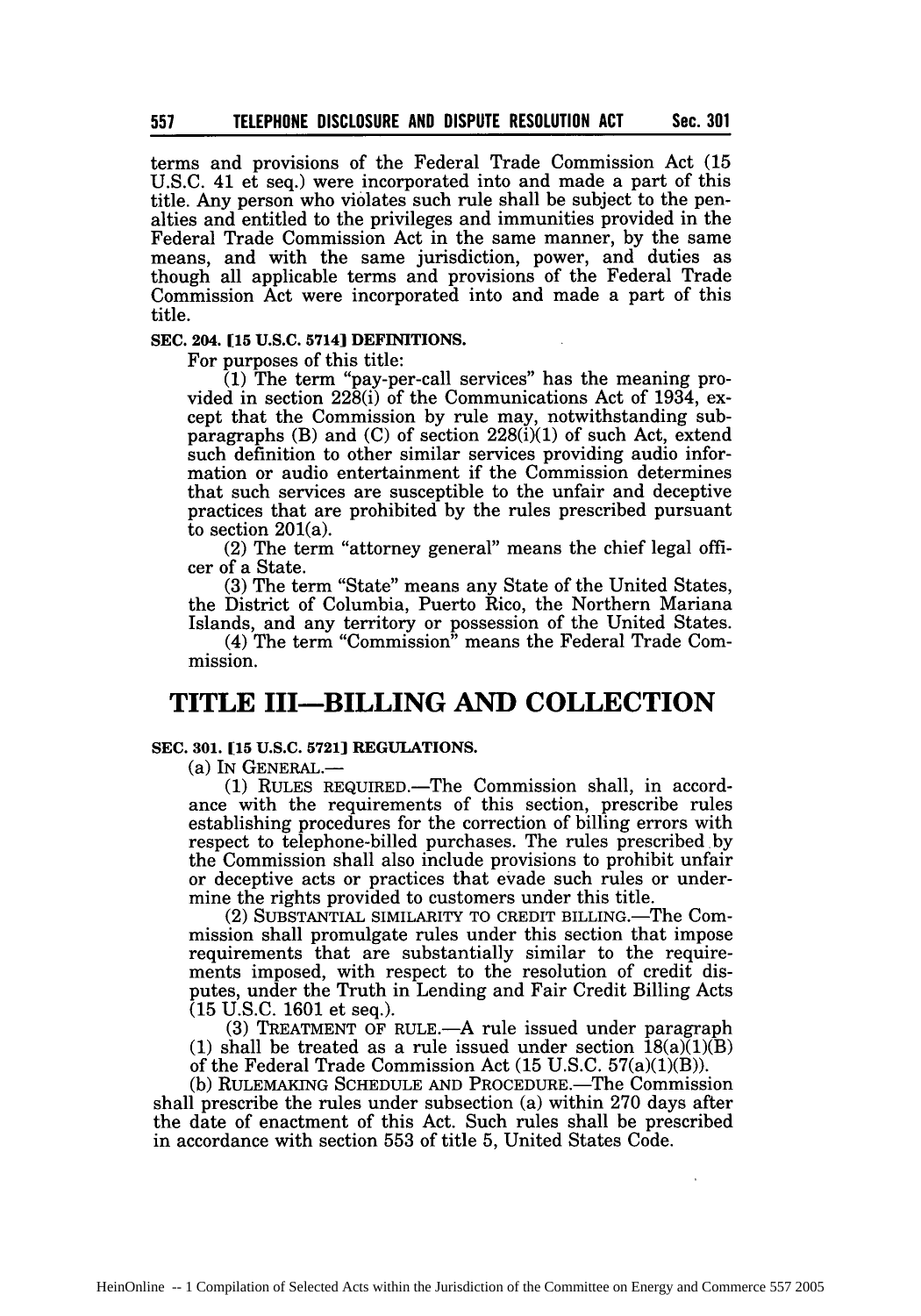(c) ENFORCEMENT.-Any violation of any rule prescribed under subsection (a) shall be treated as a violation of a rule under section 5 of the Federal Trade Commission Act (15 U.S.C. 45) regarding unfair or deceptive acts or practices. Notwithstanding section  $5(a)(2)$  of such Act (15 U.S.C. 45 $(a)(2)$ ), communications common carriers shall be subject to the jurisdiction of the Commission for purposes of this title.

(d) CORRECTION OF BILLING ERRORS AND CORRECTION OF CREDIT REPORTS.-In prescribing rules under this section, the Commission shall consider, with respect to telephone-billed purchases, the following:

(1) The initiation of a billing review by a customer.

(2) Responses by billing entities and providing carriers to the initiation of a billing review.

(3) Investigations concerning delivery of telephone-billed purchases.

(4) Limitations upon providing carrier responsibilities, including limitations on a carrier's responsibility to verify delivery of audio information or entertainment.

(5) Requirements on actions by billing entities to set aside charges from a customer's billing statement.

(6) Limitations on collection actions by billing entities and vendors.

(7) The regulation of credit reports on billing disputes.

(8) The prompt notification of credit to an account.

(9) Rights of customers and telephone common carriers regarding claims and defenses.

(10) The extent to which the regulations should diverge from requirements under the Truth in Lending and Fair Credit Billing Acts in order to protect customers, and in order to be cost effective to billing entities.

### **SEC. 302. [15 U.S.C. 57221** RELATION TO **STATE** LAWS.

(a) **STATE** LAW APPLICABLE **UNLESS** INCONSISTENT.-This title does not annul, alter, or affect, or exempt any person subject to the provisions of this title from complying with, the laws of any State with respect to telephone billing practices, except to the extent that those laws are inconsistent with any provision of this title, and then only to the extent of the inconsistency. The Commission is authorized to determine whether such inconsistencies exist. The Commission may not determine that any State law is inconsistent with any provision of this chapter if the Commission determines that such law gives greater protection to the consumer.

**(b)** REGULATORY EXEMPTIONS.-The Commission shall **by** regulation exempt from the requirements of this title any class of telephone-billed purchase transactions within any State if it determines that under the law of that State that class of transactions is subject to requirements substantially similar to those imposed under this chapter or that such law gives greater protection to the consumer, and that there is adequate provision for enforcement.

### **SEC. 303. [15 U.S.C. 57231 ENFORCEMENT.**

The Commission shall enforce the requirements of this title. For the purpose of the exercise **by** the Commission of its functions and powers under the Federal Trade Commission Act, a violation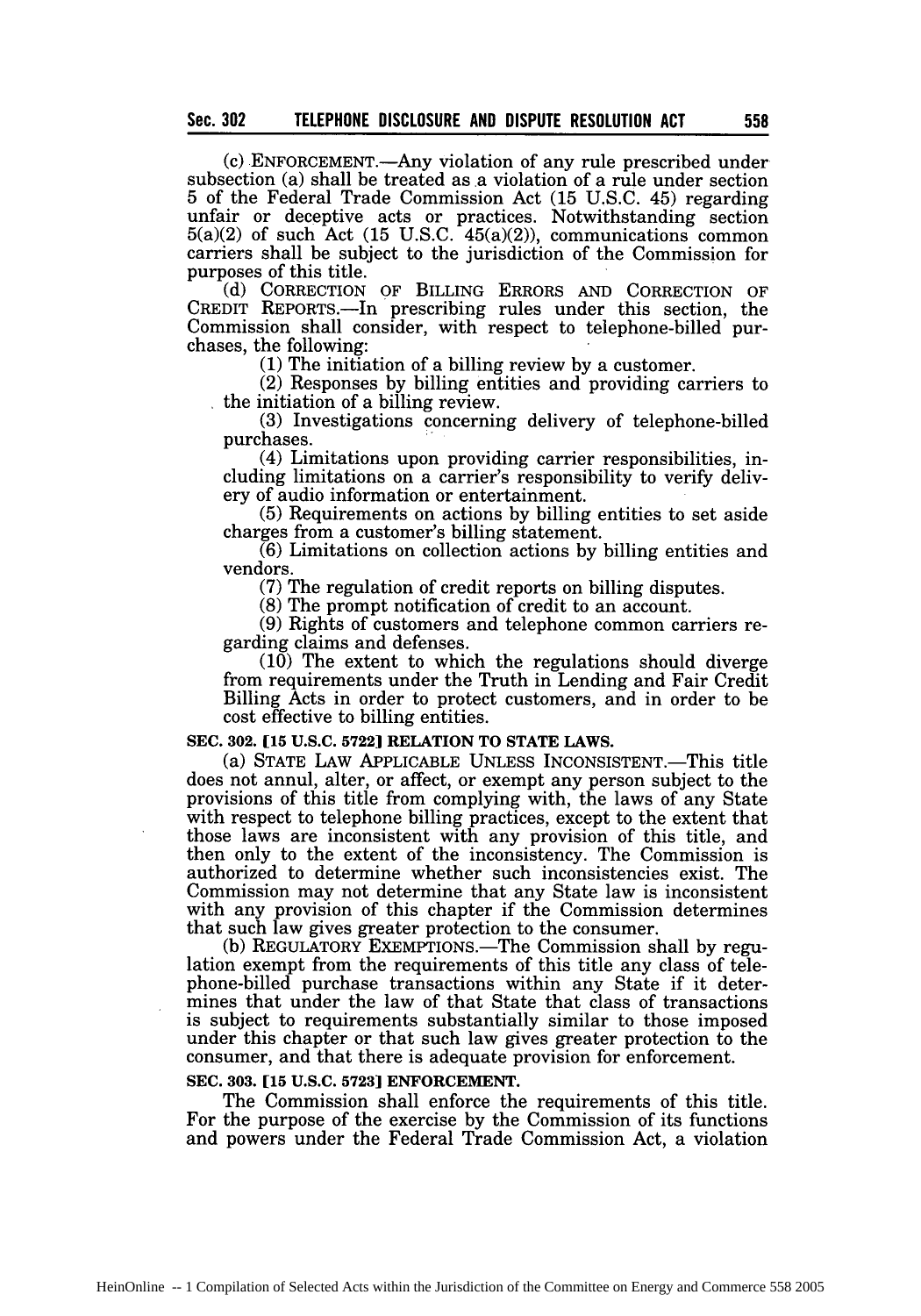**Sec. 304**

of any requirement imposed under this title shall be deemed a violation of a requirement imposed under that Act. All the functions and powers of the Commission under that Act are available to the Commission to enforce compliance by any person with the requirements imposed under this title, irrespective of whether that person is engaged in commerce or meets any other jurisdictional tests in that Act. The Commission may prescribe such regulations as are necessary or appropriate to implement the provisions of this title.

### **SEC. 304. [15 U.S.C. 5724] DEFINITIONS.**

As used in this title-

**(1)** The term "telephone-billed purchase" means any purchase that is completed solely as a consequence of the completion of the call or a subsequent dialing, touch tone entry, or comparable action of the caller. Such term does not include-

(A) a purchase by a caller pursuant to a preexisting agreement with the vendor;

(B) local exchange telephone services or interexchange telephone services or any service that the Federal Communications Commission determines, by rule-

(i) is closely related to the provision of local exchange ielephone services or interexchange telephone services; and

(ii) is subject to billing dispute resolution procedures required by Federal or State statute or regulation; or

(C) the purchase of goods or services which is otherwise subject to billing dispute resolution procedures required by Federal statute or regulation.

(2) A "billing error" consists of any of the following:

(A) A reflection on a billing statement for a telephonebilled purchase which was not made by the customer or, if made, was not in the amount reflected on such statement.

(B) A reflection on a billing statement of a telephonebilled purchase for which the customer requests additional clarification, including documentary evidence thereof.

(C) A reflection on a billing statement of a telephonebilled purchase that was not accepted by the customer or not provided to the customer in accordance with the stated terms of the transaction.

(D) A reflection on a billing statement of a telephonebilled purchase for a call made to an 800 or other toll free telephone number.

(E) The failure to reflect properly on a billing statement a payment made by the customer or a credit issued to the customer with respect to a telephone-billed purchase.

(F) A computation error or similar error of an accounting nature on a statement.

(G) Failure to transmit the billing statement to the last known address of the customer, unless that address was furnished less than twenty days before the end of the billing cycle for which the statement is required.

559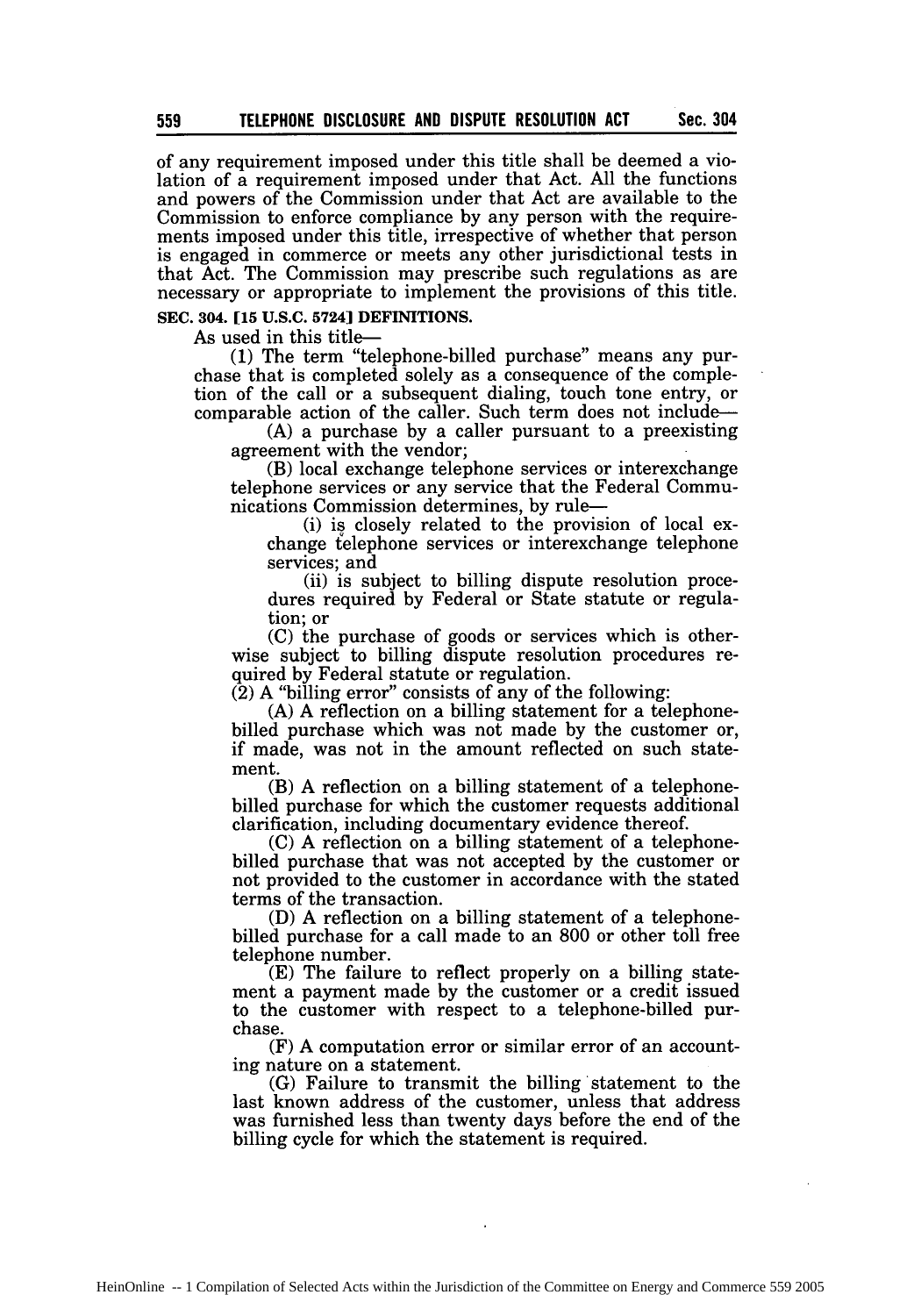(H) Any other error described in regulations prescribed by the Commission pursuant to section 553 of title 5, United States Code.

(3) The term "Commission" means the Federal Trade Commission.

(4) The term "providing carrier" means a local exchange or interexchange common carrier providing telephone services (other than local exchange services) to a vendor for a telephone-billed purchase that is the subject of a billing error complaint.

(5) The term "vendor" means any person who, through the use of the telephone, offers goods or services for a telephonebilled purchase.

(6) The term "customer" means any person who acquires or attempts to acquire goods or services in a telephone-billed purchase.

# **TITLE IV-MISCELLANEOUS PROVISIONS**

#### **SEC. 401. PROPOSAL FOR DEMONSTRATING THE POTENTIAL OF INNOVATIVE COMMUNICATIONS EQUIPMENT AND SERV-ICES.**

(a) DEMONSTRATION PROPOSAL.-Within 180 days after the date of enactment of this Act, the Assistant Secretary of Energy for Conservation and Renewable Energy, in consultation with the Assistant Secretary of Commerce for Communications and Information, shall submit to Congress a proposal for demonstrating the ability of new and innovative communications equipment and services to further the national goals of conserving energy and protecting public health and safety.

(b) FACTORS TO BE ADDRESSED.—The demonstration proposal required by subsection (a) shall address—

**(1)** the feasibility of using communications technologies to read meters from remote locations;

(2) the feasibility of managing the consumption of electrical power and natural gas by residences and businesses, thereby reducing the demand for new and additional sources of energy, and controlling the cost of providing improved utility services; and

(3) the public safety implications of monitoring utility services outages during earthquakes, hurricanes, typhoons, tornadoes, volcanoes, and other natural disasters.

(c) **PROJECT** To DEMONSTRATE ENERGY CONSERVATION POTEN-TIAL.-Upon submission of the demonstration proposal to the Congress, the Secretary of Energy shall consider requesting from the Assistant Secretary of Commerce for Communications and Information the authority to use radio frequencies, pursuant to section 305 of the Communications Act of 1934 (47 U.S.C. 305), to carry out demonstration projects consistent with the proposal that are designed to demonstrate the energy conservation potential of communications technologies and which are administered by the Secretary of Energy.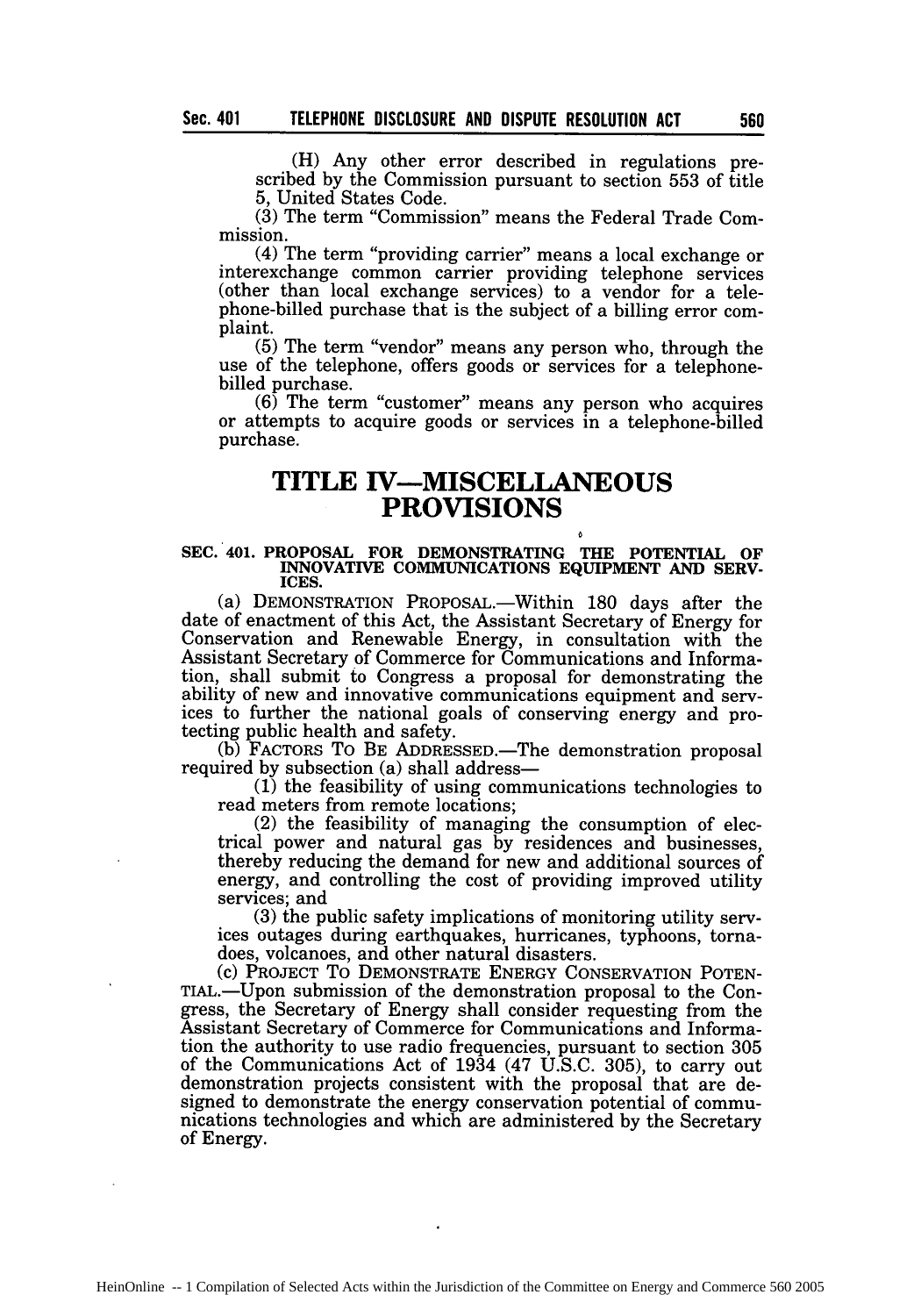### **SEC. 402. [47 U.S.C. 227] TECHNICAL AMENDMENTS.**

**\* \* \* \* \* \* \*** [Section 402 contained amendments to section **227(b)(2)** of the Communications Act of 1934.]

### **SEC. 403. INTERCEPTION OF CELLULAR TELECOMMUNICATIONS.**

**\* \* \* \* \* \* \*** [Section 403(a) contained amendments to section **302** of the Communications Act of 1934.]

**(b) REPORT TO CONGRESS.-The** Commission shall report to Congress no later than June **1, 1993,** on available security features for both analog and digital radio signals. This report shall include a study of security technologies currently available as well as those in development. The study shall assess the capabilities of such technologies, level of security afforded, and cost, with wide-spread deployment of such technologies.

(c) **[47 U.S.C.** 302a note] **EFFECT ON** OTHER LAws.-This section shall not affect section **2512(2)** of title **18,** United States Code.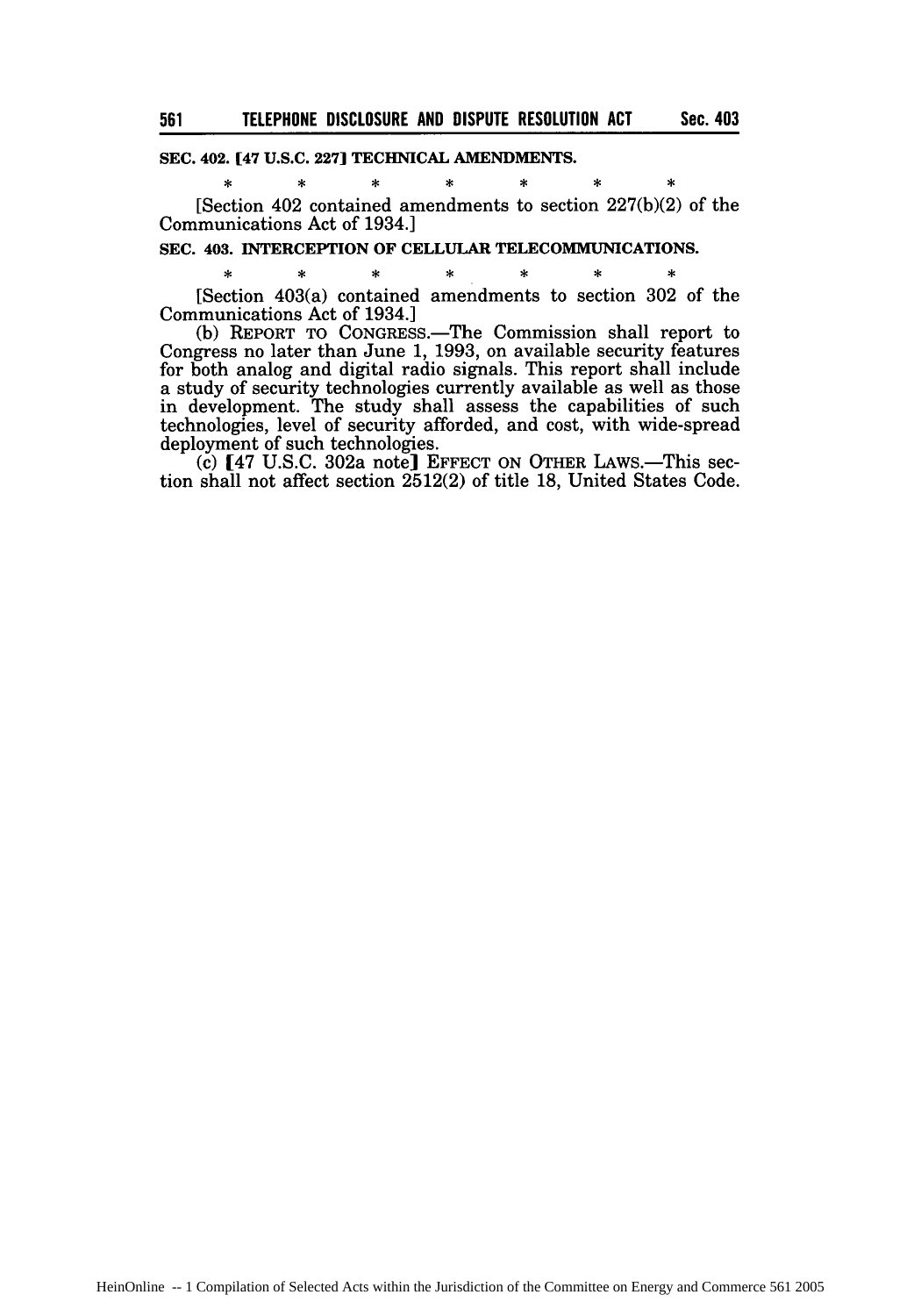HeinOnline -- 1 Compilation of Selected Acts within the Jurisdiction of the Committee on Energy and Commerce 562 2005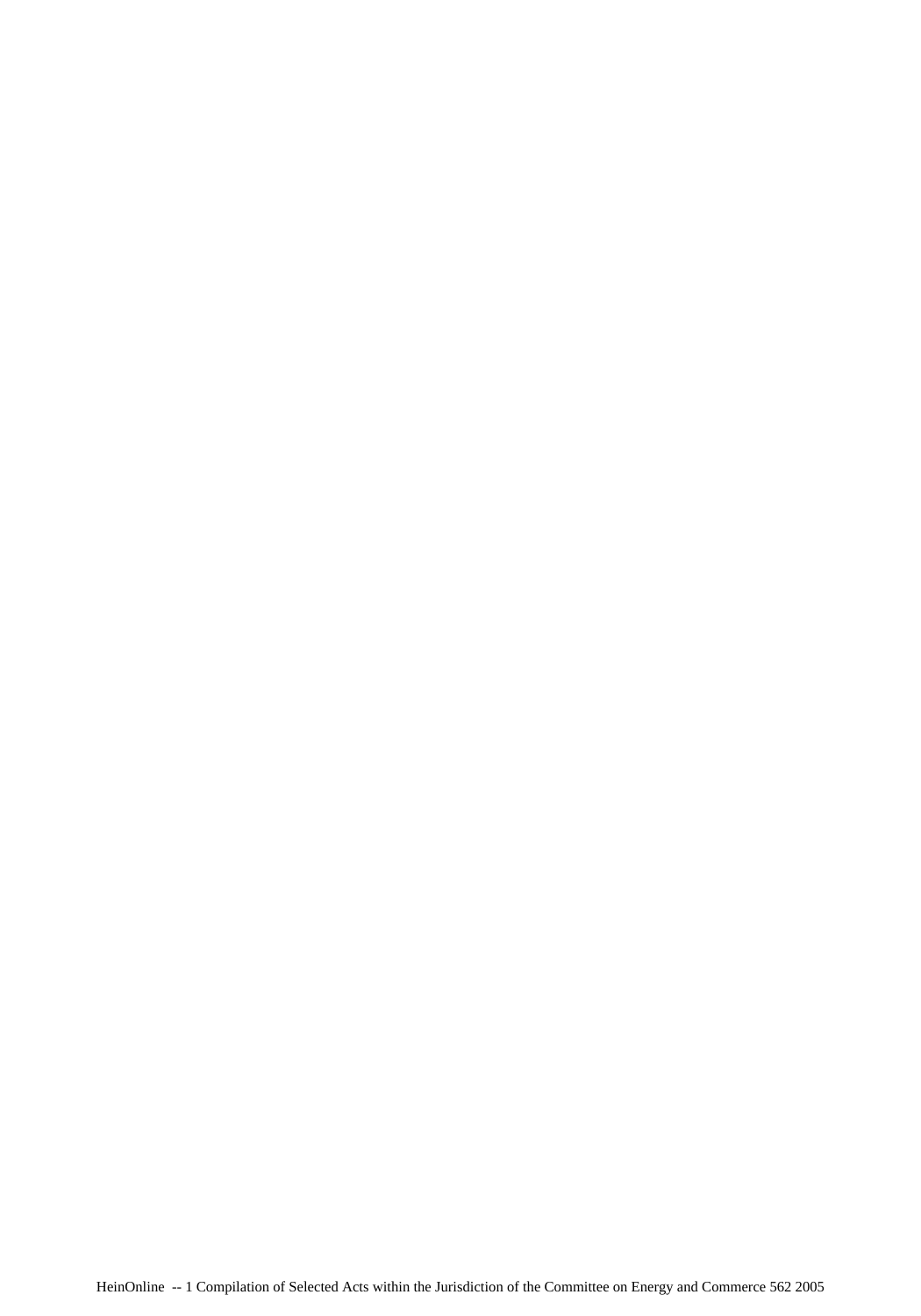### CHILDREN'S TELEVISION **ACT** OF **1990**

 $\hat{\mathcal{A}}$ 

563

 $\overline{\phantom{a}}$